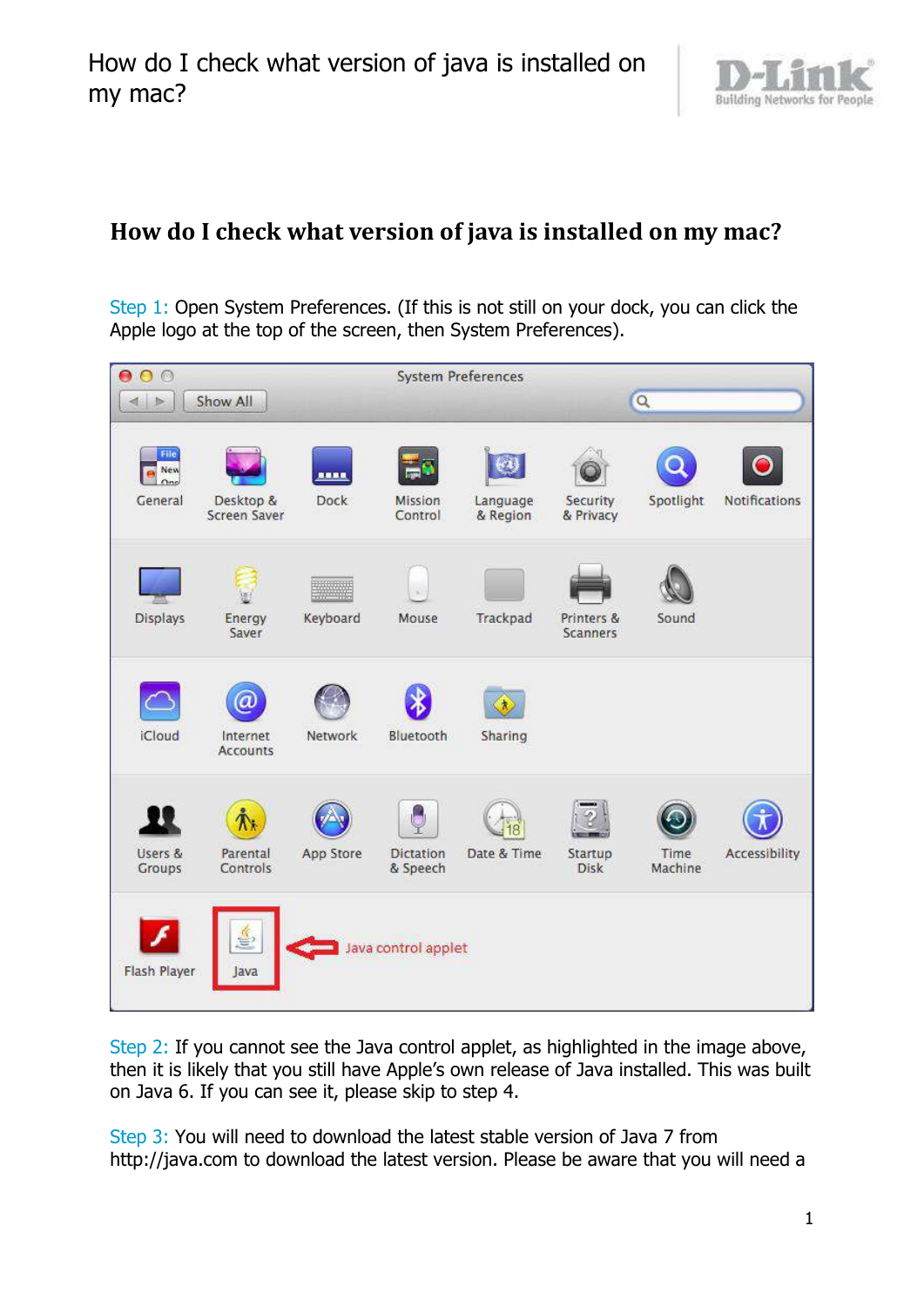

Mac running at least OS X 10.7.3 and a 64bit browser, such as Safari or Firefox. You can then install java and begin using it.

Step 4: If you see the icon as described in step 2, then you can click on it and you should see a window as below.



After a second, another window should appear.

Step 5: If there are any updates, the new window that opens in step 4 will auto-open on the Update tab, as shown below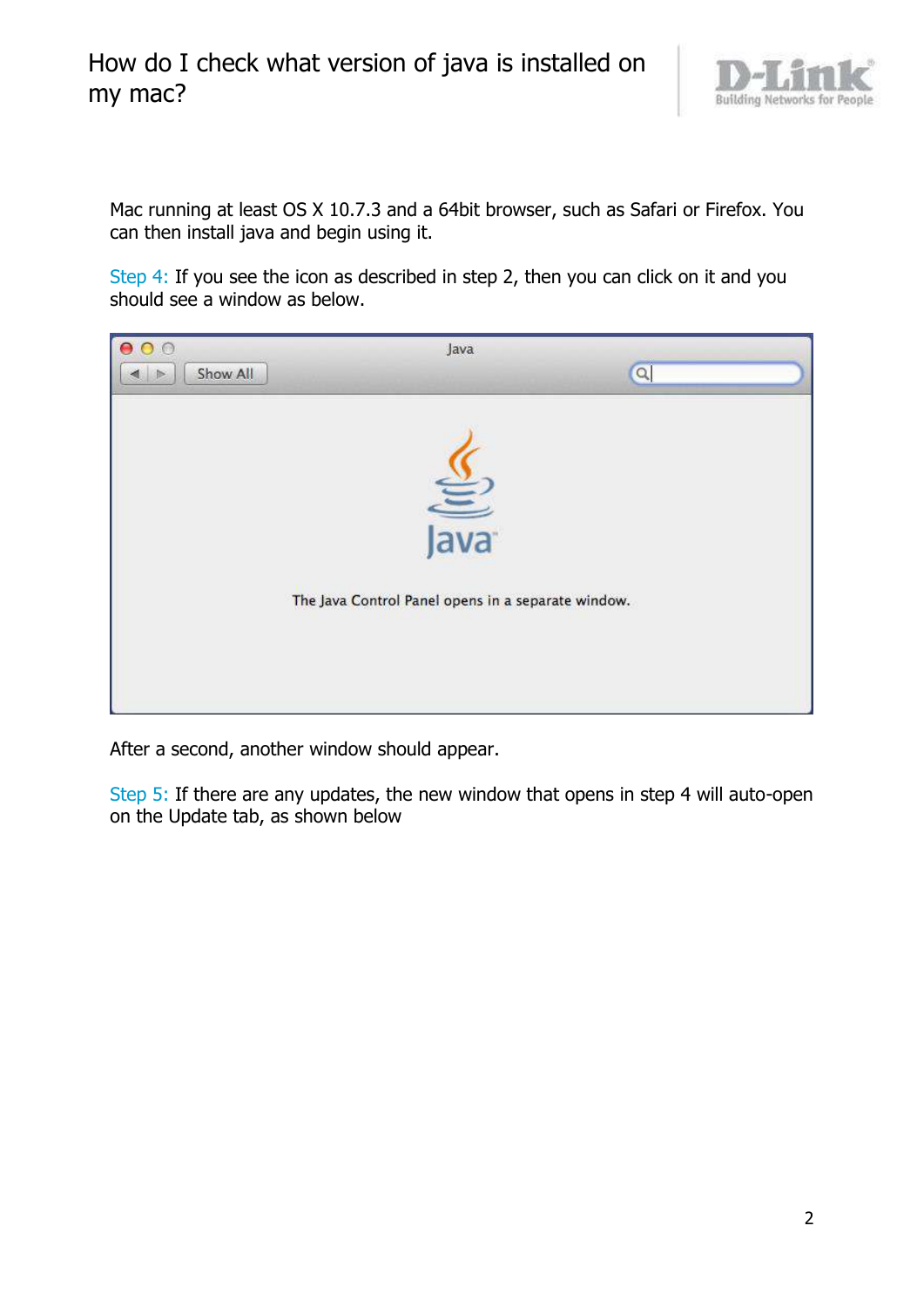

| $\circ$ | Java Control Panel                                                                                             |
|---------|----------------------------------------------------------------------------------------------------------------|
|         | Update<br>General<br>Java<br>Security Advanced                                                                 |
|         | A critical Java security update is available.                                                                  |
|         | 7 Update 60 (48 MB)                                                                                            |
|         | Your current version is Java 7 Update 55. It is recommended that you update<br>now to keep your system secure. |
|         |                                                                                                                |
|         |                                                                                                                |
|         | <b>Update Now</b>                                                                                              |
|         | Check for Updates Automatically                                                                                |
|         | Java Update was last run at 1:55 PM on 6/13/14.                                                                |
|         |                                                                                                                |
|         |                                                                                                                |
|         | Cancel<br>OK<br>Apply                                                                                          |

You should click the "Update Now" button to update Java with the latest version.

Step 6: If there are no updates available, then the new window that opens in step 4 will open on the General tab, as shown below